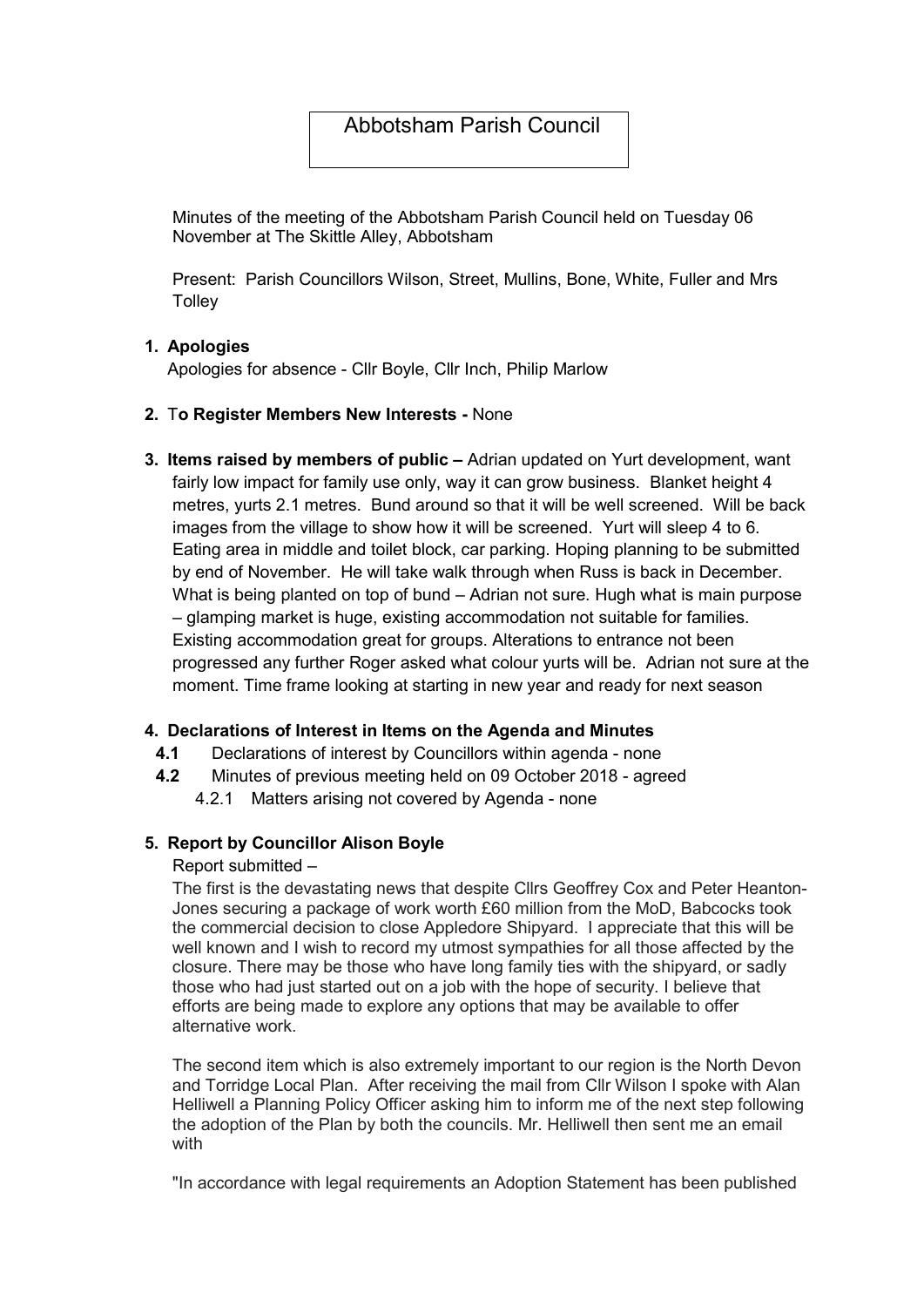and the Local Plan has been made available through the Councils websites (see www.torridge.gov.uk/local<http://www.torridge.gov.uk/local> plan) and at Council Offices and in local libraries. Any person aggrieved by the adoption of the Local Plan may make an application to the High Court on specific procedural grounds within six weeks of the adoption date.

In respect of decision making the Torridge District Local Plan is now superseded by the new Local Plan. Importantly, we are now able to state that we have a five year housing land supply on the basis of paragraph 74 of the National Planning policy Framework (NPPF - July 2018) and will maintain this position until 31st October 2019 unless successfully challenged. This means that the presumption in favour of sustainable development (under paragraph 11 of the NPPF) will not now be triggered by an inability to demonstrate a five year housing land supply."

The third item, which is hopefully one which will be met with relief and approval is that Jon Walter at TDC has confirmed that at the full council meeting on the 29th October changes to Abbotsham Parish Boundaries had been approved.

## 6. Report by Councillor T Inch

Not present – report not sent

## 7. Planning

#### 8. Clerks Report

- 8.1 DCC councillor grant Philip provided quote that needs to be sent to Cllr Inch
- 8.2 Highway officer/visit No update from Cllr Inch. Email and suggest  $14<sup>th</sup>$  or  $28<sup>th</sup>$ November for both of them to visit.
- 8.3 Electoral Review covered by Alison's report.

#### 9. Chairs Report

- 9.1 VIPS/maintenance in the Village Grass cutting Dean Sims, Ian Woollacott doing the high cut. Look at it next year to make sure that the cuts that we are quoted for are cut. Hedge cutting on Turner land left hedgecuttings on road/pavement. Chris to liaise with Debbie to invite Rick or representative.  $17<sup>th</sup>$  November for VIPS to do some work in the village – autumn work, tackle the bit at the end of Old Road
- 9.2 Monitoring development activities in the parish Big Sheep will be expanding as Atlantis closed so everything moving from there to Big Sheep
- 9.3 Rural Broadband Adrian from Ultimate Adventure Centre slow internet connection at centre so has started working on community fibre broadband for business and residents. Get all residents together and then BT cost it out and agree portion and community find rest. Chris been looking at it from TDC side. Gigabit Voucher scheme and Chris has been in communication with head of BT south west. Recruit businesses in area who are interested in signing up to scheme £3000 available for each business and £500 per household. Chris has registered the scheme. Next step is to list businesses and residents who would like to be involved. BT will cost it out and then give a quote. At that point the project applies for the Gigabit voucher scheme.